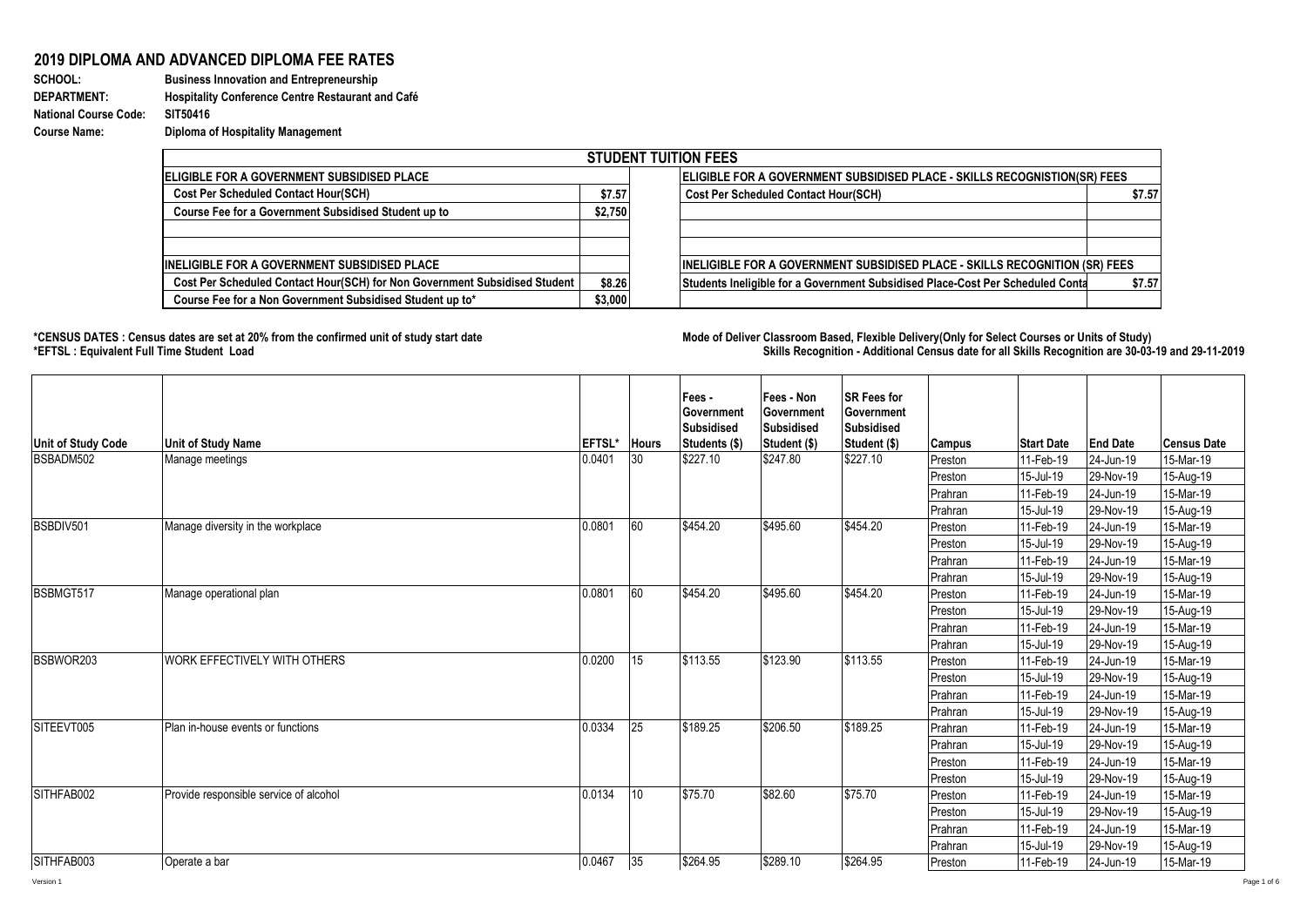| Unit of Study Code | <b>Unit of Study Name</b>                     | EFTSL* | <b>Hours</b> | Fees -<br>Government<br><b>Subsidised</b><br>Students (\$) | Fees - Non<br><b>Government</b><br><b>Subsidised</b><br>Student (\$) | <b>SR Fees for</b><br><b>Government</b><br><b>Subsidised</b><br>Student (\$) | <b>Campus</b> | <b>Start Date</b> | <b>End Date</b>                                                                                                                                                                                                                                                                                                                                                                                                                                                                                            | <b>Census Date</b> |
|--------------------|-----------------------------------------------|--------|--------------|------------------------------------------------------------|----------------------------------------------------------------------|------------------------------------------------------------------------------|---------------|-------------------|------------------------------------------------------------------------------------------------------------------------------------------------------------------------------------------------------------------------------------------------------------------------------------------------------------------------------------------------------------------------------------------------------------------------------------------------------------------------------------------------------------|--------------------|
|                    |                                               |        |              |                                                            |                                                                      |                                                                              | Preston       | 15-Jul-19         | 29-Nov-19                                                                                                                                                                                                                                                                                                                                                                                                                                                                                                  | 15-Aug-19          |
|                    |                                               |        |              |                                                            |                                                                      |                                                                              | Prahran       | 11-Feb-19         | 24-Jun-19                                                                                                                                                                                                                                                                                                                                                                                                                                                                                                  | 15-Mar-19          |
|                    |                                               |        |              |                                                            |                                                                      |                                                                              | Prahran       | 15-Jul-19         | 29-Nov-19                                                                                                                                                                                                                                                                                                                                                                                                                                                                                                  | 15-Aug-19          |
| SITHFAB004         | Prepare and serve non-alcoholic beverages     | 0.0267 | 20           | \$151.40                                                   | \$165.20                                                             | \$151.40                                                                     | Prahran       | 11-Feb-19         | 24-Jun-19                                                                                                                                                                                                                                                                                                                                                                                                                                                                                                  | 15-Mar-19          |
|                    |                                               |        |              |                                                            |                                                                      |                                                                              | Prahran       | 15-Jul-19         | 29-Nov-19                                                                                                                                                                                                                                                                                                                                                                                                                                                                                                  | 15-Aug-19          |
|                    |                                               |        |              |                                                            |                                                                      |                                                                              | Preston       | 11-Feb-19         |                                                                                                                                                                                                                                                                                                                                                                                                                                                                                                            | 15-Mar-19          |
|                    |                                               |        |              |                                                            |                                                                      |                                                                              | Preston       | 15-Jul-19         |                                                                                                                                                                                                                                                                                                                                                                                                                                                                                                            | 15-Aug-19          |
| SITHFAB005         | Prepare and serve espresso coffee             | 0.0401 | 30           | \$227.10                                                   | \$247.80                                                             | \$227.10                                                                     | Preston       | 11-Feb-19         |                                                                                                                                                                                                                                                                                                                                                                                                                                                                                                            | 15-Mar-19          |
|                    |                                               |        |              |                                                            |                                                                      |                                                                              | Preston       | 15-Jul-19         |                                                                                                                                                                                                                                                                                                                                                                                                                                                                                                            | 15-Aug-19          |
|                    |                                               |        |              |                                                            |                                                                      |                                                                              | Prahran       | 11-Feb-19         |                                                                                                                                                                                                                                                                                                                                                                                                                                                                                                            | 15-Mar-19          |
|                    |                                               |        |              |                                                            |                                                                      |                                                                              | Prahran       | 15-Jul-19         |                                                                                                                                                                                                                                                                                                                                                                                                                                                                                                            | 15-Aug-19          |
| SITHFAB007         | Serve food and beverage                       | 0.1069 | 80           | \$605.60                                                   | \$660.80                                                             | \$605.60                                                                     | Prahran       | 11-Feb-19         |                                                                                                                                                                                                                                                                                                                                                                                                                                                                                                            | 15-Mar-19          |
|                    |                                               |        |              |                                                            |                                                                      |                                                                              | Prahran       | 15-Jul-19         |                                                                                                                                                                                                                                                                                                                                                                                                                                                                                                            | 15-Aug-19          |
|                    |                                               |        |              |                                                            |                                                                      |                                                                              | Preston       | 11-Feb-19         |                                                                                                                                                                                                                                                                                                                                                                                                                                                                                                            | 15-Mar-19          |
|                    |                                               |        |              |                                                            |                                                                      |                                                                              | Preston       | 15-Jul-19         |                                                                                                                                                                                                                                                                                                                                                                                                                                                                                                            | $15-Aug-19$        |
| SITHFAB008         | Operate and monitor cellar systems            | 0.0534 | 40           | \$302.80                                                   | \$330.40                                                             | \$302.80                                                                     | Preston       | 11-Feb-19         |                                                                                                                                                                                                                                                                                                                                                                                                                                                                                                            | $15-Mar-19$        |
|                    |                                               |        |              |                                                            |                                                                      |                                                                              | Preston       | 15-Jul-19         |                                                                                                                                                                                                                                                                                                                                                                                                                                                                                                            | 15-Aug-19          |
|                    |                                               |        |              |                                                            |                                                                      |                                                                              | Prahran       | 11-Feb-19         |                                                                                                                                                                                                                                                                                                                                                                                                                                                                                                            | 15-Mar-19          |
|                    |                                               |        |              |                                                            |                                                                      |                                                                              | Prahran       | 15-Jul-19         |                                                                                                                                                                                                                                                                                                                                                                                                                                                                                                            | 15-Aug-19          |
| SITHFAB010         | Prepare and serve cocktails                   | 0.0267 | 20           | \$151.40                                                   | \$165.20                                                             | \$151.40                                                                     | Preston       | 11-Feb-19         |                                                                                                                                                                                                                                                                                                                                                                                                                                                                                                            | 15-Mar-19          |
|                    |                                               |        |              |                                                            |                                                                      |                                                                              | Preston       | 15-Jul-19         |                                                                                                                                                                                                                                                                                                                                                                                                                                                                                                            | 15-Aug-19          |
|                    |                                               |        |              |                                                            |                                                                      |                                                                              | Prahran       | 11-Feb-19         |                                                                                                                                                                                                                                                                                                                                                                                                                                                                                                            | 15-Mar-19          |
|                    |                                               |        |              |                                                            |                                                                      |                                                                              | Prahran       | 15-Jul-19         |                                                                                                                                                                                                                                                                                                                                                                                                                                                                                                            | 15-Aug-19          |
| SITHFAB011         | Provide advice on beers, spirits and liqueurs | 0.0534 | 40           | \$302.80                                                   | \$330.40                                                             | \$302.80                                                                     | Preston       | 11-Feb-19         |                                                                                                                                                                                                                                                                                                                                                                                                                                                                                                            | $15-Mar-19$        |
|                    |                                               |        |              |                                                            |                                                                      |                                                                              | Preston       | 15-Jul-19         | 24-Jun-19<br>29-Nov-19<br>24-Jun-19<br>29-Nov-19<br>24-Jun-19<br>29-Nov-19<br>24-Jun-19<br>29-Nov-19<br>24-Jun-19<br>29-Nov-19<br>24-Jun-19<br>29-Nov-19<br>29-Nov-19<br>24-Jun-19<br>29-Nov-19<br>24-Jun-19<br>29-Nov-19<br>24-Jun-19<br>29-Nov-19<br>24-Jun-19<br>29-Nov-19<br>24-Jun-19<br>29-Nov-19<br>24-Jun-19<br>29-Nov-19<br>24-Jun-19<br>29-Nov-19<br>24-Jun-19<br>29-Nov-19<br>24-Jun-19<br>29-Nov-19<br>24-Jun-19<br>29-Nov-19<br>24-Jun-19<br>29-Nov-19<br>24-Jun-19<br>29-Nov-19<br>24-Jun-19 | $15-Aug-19$        |
|                    |                                               |        |              |                                                            |                                                                      |                                                                              | Prahran       | 11-Feb-19         |                                                                                                                                                                                                                                                                                                                                                                                                                                                                                                            |                    |
|                    |                                               |        |              |                                                            |                                                                      |                                                                              | Prahran       | 15-Jul-19         |                                                                                                                                                                                                                                                                                                                                                                                                                                                                                                            | 15-Aug-19          |
| SITHFAB012         | Provide advice on Australian wines            | 0.0534 | 40           | \$302.80                                                   | \$330.40                                                             | \$302.80                                                                     | Prahran       | 11-Feb-19         |                                                                                                                                                                                                                                                                                                                                                                                                                                                                                                            |                    |
|                    |                                               |        |              |                                                            |                                                                      |                                                                              | Prahran       | 15-Jul-19         | $\overline{24}$ -Jun-19<br>15-Mar-19<br>15-Mar-19<br>15-Mar-19                                                                                                                                                                                                                                                                                                                                                                                                                                             | 15-Aug-19          |
|                    |                                               |        |              |                                                            |                                                                      |                                                                              | Preston       | 11-Feb-19         |                                                                                                                                                                                                                                                                                                                                                                                                                                                                                                            |                    |
|                    |                                               |        |              |                                                            |                                                                      |                                                                              | Preston       | 15-Jul-19         |                                                                                                                                                                                                                                                                                                                                                                                                                                                                                                            | 15-Aug-19          |
| SITHFAB013         | Provide advice on imported wines              | 0.0534 | 40           | \$302.80                                                   | \$330.40                                                             | \$302.80                                                                     | Preston       | 11-Feb-19         |                                                                                                                                                                                                                                                                                                                                                                                                                                                                                                            | 15-Mar-19          |
|                    |                                               |        |              |                                                            |                                                                      |                                                                              | Preston       | 15-Jul-19         |                                                                                                                                                                                                                                                                                                                                                                                                                                                                                                            | 15-Aug-19          |
|                    |                                               |        |              |                                                            |                                                                      |                                                                              | Prahran       | 11-Feb-19         |                                                                                                                                                                                                                                                                                                                                                                                                                                                                                                            | 15-Mar-19          |
|                    |                                               |        |              |                                                            |                                                                      |                                                                              | Prahran       | 15-Jul-19         |                                                                                                                                                                                                                                                                                                                                                                                                                                                                                                            | 15-Aug-19          |
| SITHFAB014         | Provide table service of food and beverage    | 0.1469 | 110          | \$832.70                                                   | \$908.60                                                             | \$832.70                                                                     | Prahran       | 11-Feb-19         |                                                                                                                                                                                                                                                                                                                                                                                                                                                                                                            | 15-Mar-19          |
|                    |                                               |        |              |                                                            |                                                                      |                                                                              | Prahran       | 15-Jul-19         |                                                                                                                                                                                                                                                                                                                                                                                                                                                                                                            | 15-Aug-19          |
|                    |                                               |        |              |                                                            |                                                                      |                                                                              | Preston       | 11-Feb-19         |                                                                                                                                                                                                                                                                                                                                                                                                                                                                                                            | 15-Mar-19          |
|                    |                                               |        |              |                                                            |                                                                      |                                                                              | Preston       | 15-Jul-19         |                                                                                                                                                                                                                                                                                                                                                                                                                                                                                                            | $15-Aug-19$        |
| SITHFAB016         | Provide advice on food                        | 0.0534 | 40           | \$302.80                                                   | \$330.40                                                             | \$302.80                                                                     | Preston       | 11-Feb-19         |                                                                                                                                                                                                                                                                                                                                                                                                                                                                                                            | 15-Mar-19          |
|                    |                                               |        |              |                                                            |                                                                      |                                                                              | Preston       | 15-Jul-19         |                                                                                                                                                                                                                                                                                                                                                                                                                                                                                                            | 15-Aug-19          |
|                    |                                               |        |              |                                                            |                                                                      |                                                                              | Prahran       | 11-Feb-19         |                                                                                                                                                                                                                                                                                                                                                                                                                                                                                                            | 15-Mar-19          |
|                    |                                               |        |              |                                                            |                                                                      |                                                                              | Prahran       | 15-Jul-19         |                                                                                                                                                                                                                                                                                                                                                                                                                                                                                                            | 15-Aug-19          |
| SITHFAB017         | Provide advice on food and beverage matching  | 0.0668 | 50           | \$378.50                                                   | \$413.00                                                             | \$378.50                                                                     | Preston       | 11-Feb-19         |                                                                                                                                                                                                                                                                                                                                                                                                                                                                                                            | 15-Mar-19          |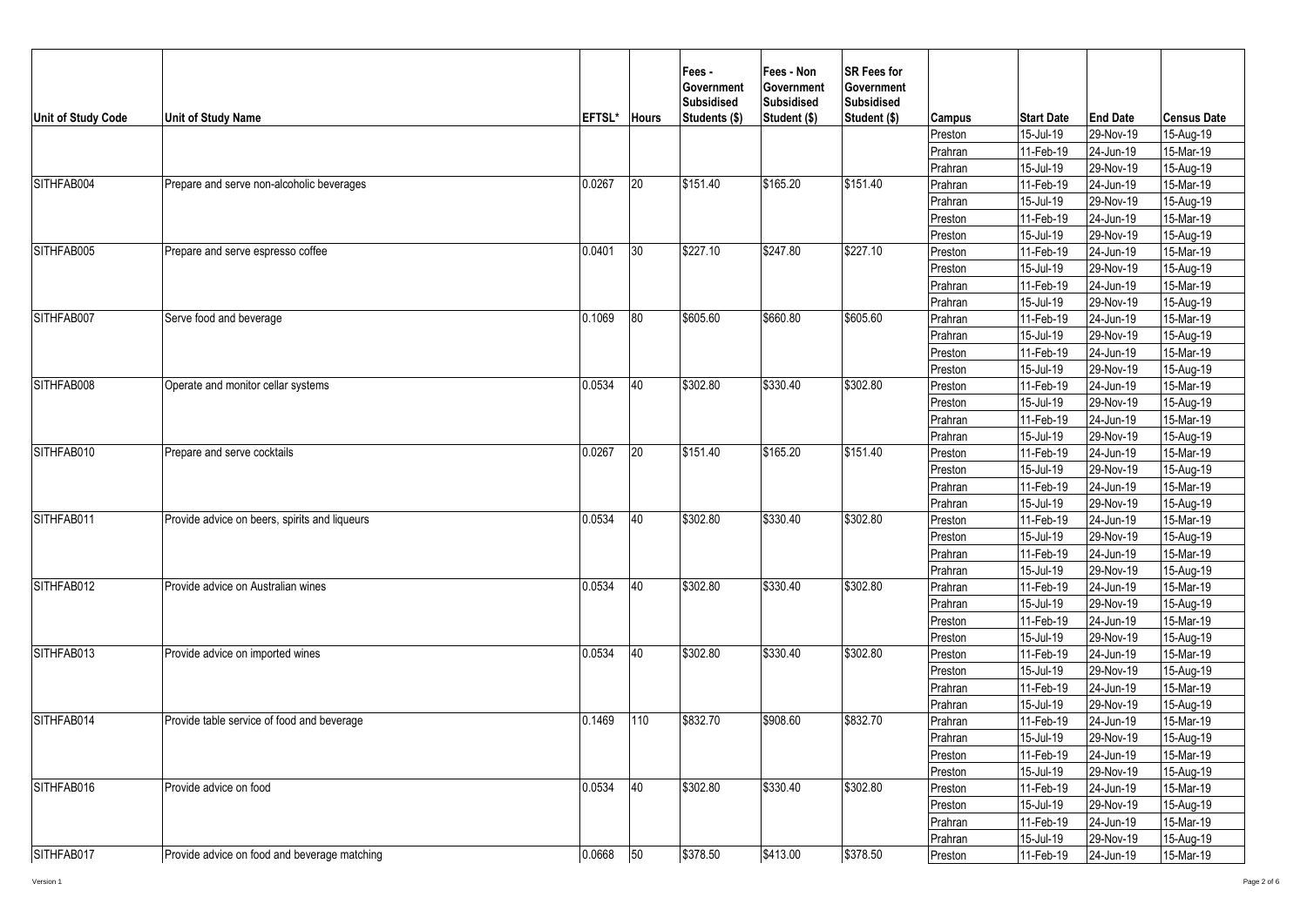| Unit of Study Code | <b>Unit of Study Name</b>                              | EFTSL* | <b>Hours</b>    | Fees -<br><b>Government</b><br><b>Subsidised</b><br>Students (\$) | Fees - Non<br>Government<br><b>Subsidised</b><br>Student (\$) | <b>SR Fees for</b><br>Government<br><b>Subsidised</b><br>Student (\$) | Campus  | <b>Start Date</b> | <b>End Date</b> | <b>Census Date</b> |
|--------------------|--------------------------------------------------------|--------|-----------------|-------------------------------------------------------------------|---------------------------------------------------------------|-----------------------------------------------------------------------|---------|-------------------|-----------------|--------------------|
|                    |                                                        |        |                 |                                                                   |                                                               |                                                                       | Preston | 15-Jul-19         | 29-Nov-19       | 15-Aug-19          |
|                    |                                                        |        |                 |                                                                   |                                                               |                                                                       | Prahran | 11-Feb-19         | 24-Jun-19       | 15-Mar-19          |
|                    |                                                        |        |                 |                                                                   |                                                               |                                                                       | Prahran | 15-Jul-19         | 29-Nov-19       | 15-Aug-19          |
| SITHIND001         | Use hygienic practice for hospitality service          | 0.0134 | 10              | \$75.70                                                           | \$82.60                                                       | \$75.70                                                               | Preston | 11-Feb-19         | 24-Jun-19       | 15-Mar-19          |
|                    |                                                        |        |                 |                                                                   |                                                               |                                                                       | Preston | 15-Jul-19         | 29-Nov-19       | 15-Aug-19          |
|                    |                                                        |        |                 |                                                                   |                                                               |                                                                       | Prahran | 11-Feb-19         | 24-Jun-19       | 15-Mar-19          |
|                    |                                                        |        |                 |                                                                   |                                                               |                                                                       | Prahran | 15-Jul-19         | 29-Nov-19       | 15-Aug-19          |
| SITHIND002         | Source and use information on the hospitality industry | 0.0334 | 25              | \$189.25                                                          | \$206.50                                                      | \$189.25                                                              | Preston | 11-Feb-19         | 24-Jun-19       | 15-Mar-19          |
|                    |                                                        |        |                 |                                                                   |                                                               |                                                                       | Preston | 15-Jul-19         | 29-Nov-19       | 15-Aug-19          |
|                    |                                                        |        |                 |                                                                   |                                                               |                                                                       | Prahran | 11-Feb-19         | 24-Jun-19       | 15-Mar-19          |
|                    |                                                        |        |                 |                                                                   |                                                               |                                                                       | Prahran | 15-Jul-19         | 29-Nov-19       | 15-Aug-19          |
| SITHIND004         | Work effectively in hospitality service                | 0.0013 |                 | \$7.57                                                            | \$8.26                                                        | \$7.57                                                                | Preston | 11-Feb-19         | 24-Jun-19       | 15-Mar-19          |
|                    |                                                        |        |                 |                                                                   |                                                               |                                                                       | Preston | 15-Jul-19         | 29-Nov-19       | 15-Aug-19          |
|                    |                                                        |        |                 |                                                                   |                                                               |                                                                       | Prahran | 11-Feb-19         | 24-Jun-19       | 15-Mar-19          |
|                    |                                                        |        |                 |                                                                   |                                                               |                                                                       | Prahran | 15-Jul-19         | 29-Nov-19       | 15-Aug-19          |
| SITHKOP004         | Develop menus for special dietary requirements         | 0.0200 | 15              | \$113.55                                                          | \$123.90                                                      | \$113.55                                                              | Preston | 11-Feb-19         | 24-Jun-19       | $15$ -Mar-19       |
|                    |                                                        |        |                 |                                                                   |                                                               |                                                                       | Preston | 15-Jul-19         | 29-Nov-19       | 15-Aug-19          |
|                    |                                                        |        |                 |                                                                   |                                                               |                                                                       | Prahran | 11-Feb-19         | 24-Jun-19       | 15-Mar-19          |
|                    |                                                        |        |                 |                                                                   |                                                               |                                                                       | Prahran | 15-Jul-19         | 29-Nov-19       | 15-Aug-19          |
| SITHKOP006         | Plan catering for events or functions                  | 0.0534 | 40              | \$302.80                                                          | \$330.40                                                      | \$302.80                                                              | Preston | 11-Feb-19         | 24-Jun-19       | 15-Mar-19          |
|                    |                                                        |        |                 |                                                                   |                                                               |                                                                       | Preston | 15-Jul-19         | 29-Nov-19       | 15-Aug-19          |
|                    |                                                        |        |                 |                                                                   |                                                               |                                                                       | Prahran | 11-Feb-19         | 24-Jun-19       | 15-Mar-19          |
|                    |                                                        |        |                 |                                                                   |                                                               |                                                                       | Prahran | 15-Jul-19         | 29-Nov-19       | 15-Aug-19          |
| SITXCCS006         | Provide service to customers                           | 0.0334 | $\overline{25}$ | \$189.25                                                          | \$206.50                                                      | \$189.25                                                              | Preston | 11-Feb-19         | 24-Jun-19       | 15-Mar-19          |
|                    |                                                        |        |                 |                                                                   |                                                               |                                                                       | Preston | 15-Jul-19         | 29-Nov-19       | 15-Aug-19          |
|                    |                                                        |        |                 |                                                                   |                                                               |                                                                       | Prahran | 11-Feb-19         | 24-Jun-19       | 15-Mar-19          |
|                    |                                                        |        |                 |                                                                   |                                                               |                                                                       | Prahran | 15-Jul-19         | 29-Nov-19       | 15-Aug-19          |
| SITXCCS007         | Enhance customer service experiences                   | 0.0534 | 40              | \$302.80                                                          | \$330.40                                                      | \$302.80                                                              | Preston | 11-Feb-19         | 24-Jun-19       | 15-Mar-19          |
|                    |                                                        |        |                 |                                                                   |                                                               |                                                                       | Preston | 15-Jul-19         | 29-Nov-19       | 15-Aug-19          |
|                    |                                                        |        |                 |                                                                   |                                                               |                                                                       | Prahran | 11-Feb-19         | 24-Jun-19       | 15-Mar-19          |
|                    |                                                        |        |                 |                                                                   |                                                               |                                                                       | Prahran | 15-Jul-19         | 29-Nov-19       | 15-Aug-19          |
| SITXCCS008         | Develop and manage quality customer service practices  | 0.0401 | 30              | \$227.10                                                          | \$247.80                                                      | \$227.10                                                              | Preston | 11-Feb-19         | 24-Jun-19       | 15-Mar-19          |
|                    |                                                        |        |                 |                                                                   |                                                               |                                                                       | Preston | 15-Jul-19         | 29-Nov-19       | 15-Aug-19          |
|                    |                                                        |        |                 |                                                                   |                                                               |                                                                       | Prahran | 11-Feb-19         | 24-Jun-19       | 15-Mar-19          |
|                    |                                                        |        |                 |                                                                   |                                                               |                                                                       | Prahran | 15-Jul-19         | 29-Nov-19       | 15-Aug-19          |
| SITXCOM002         | Show social and cultural sensitivity                   | 0.0267 | 20              | \$151.40                                                          | \$165.20                                                      | \$151.40                                                              | Preston | 11-Feb-19         | 24-Jun-19       | 15-Mar-19          |
|                    |                                                        |        |                 |                                                                   |                                                               |                                                                       | Preston | 15-Jul-19         | 29-Nov-19       | 15-Aug-19          |
|                    |                                                        |        |                 |                                                                   |                                                               |                                                                       | Prahran | 11-Feb-19         | 24-Jun-19       | 15-Mar-19          |
|                    |                                                        |        |                 |                                                                   |                                                               |                                                                       | Prahran | 15-Jul-19         | 29-Nov-19       | 15-Aug-19          |
| SITXCOM005         | Manage conflict                                        | 0.0267 | 20              | \$151.40                                                          | \$165.20                                                      | \$151.40                                                              | Preston | 11-Feb-19         | 24-Jun-19       | 15-Mar-19          |
|                    |                                                        |        |                 |                                                                   |                                                               |                                                                       | Preston | 15-Jul-19         | 29-Nov-19       | 15-Aug-19          |
|                    |                                                        |        |                 |                                                                   |                                                               |                                                                       | Prahran | 11-Feb-19         | 24-Jun-19       | 15-Mar-19          |
|                    |                                                        |        |                 |                                                                   |                                                               |                                                                       | Prahran | 15-Jul-19         | 29-Nov-19       | 15-Aug-19          |
| SITXFIN001         | Process financial transactions                         | 0.0334 | 25              | \$189.25                                                          | \$206.50                                                      | \$189.25                                                              | Preston | 11-Feb-19         | 24-Jun-19       | 15-Mar-19          |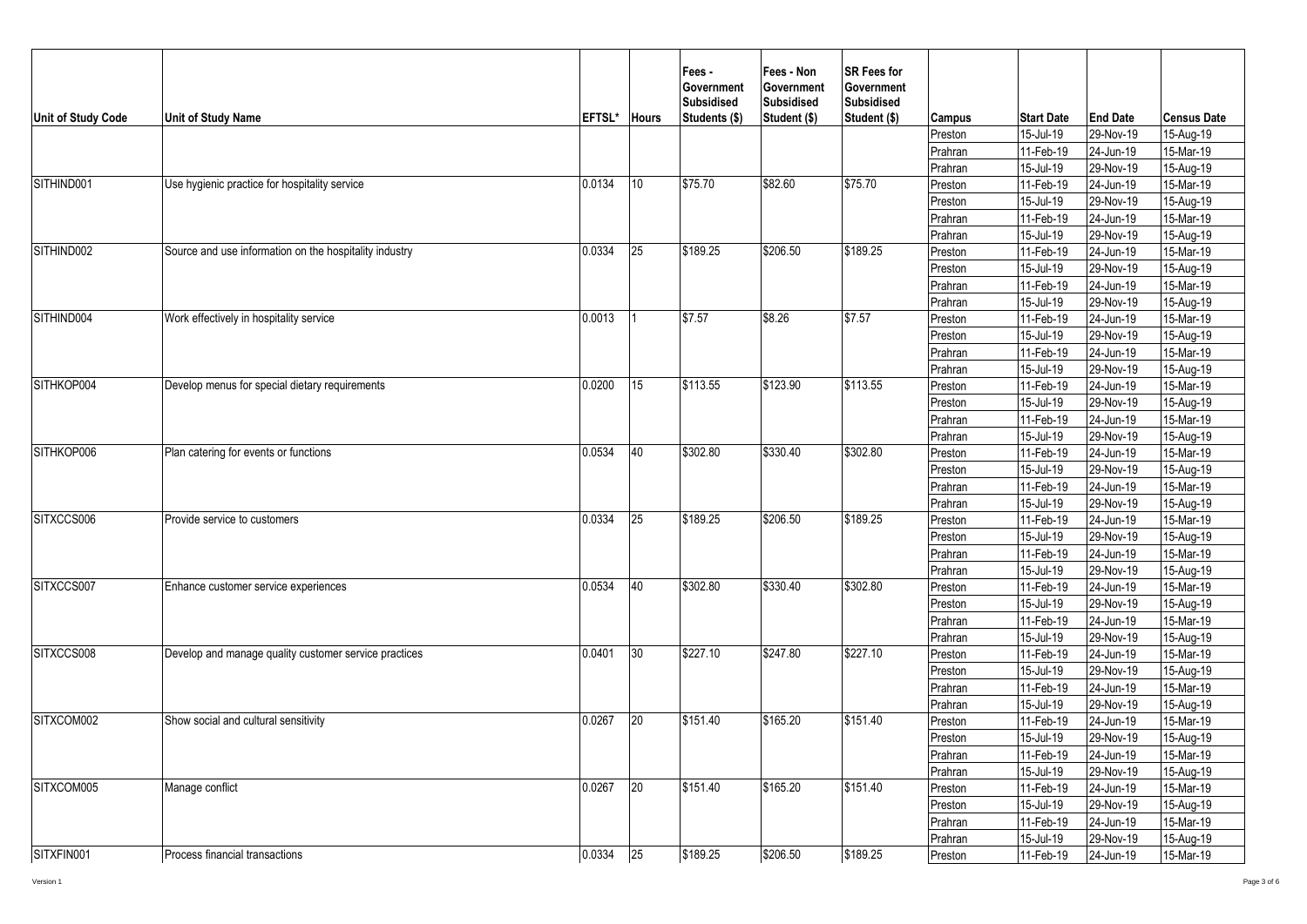| Unit of Study Code | <b>Unit of Study Name</b>                        | EFTSL* | <b>Hours</b> | Fees -<br>Government<br><b>Subsidised</b><br>Students (\$) | Fees - Non<br><b>Government</b><br><b>Subsidised</b><br>Student (\$) | <b>SR Fees for</b><br><b>Government</b><br><b>Subsidised</b><br>Student (\$) | <b>Campus</b> | <b>Start Date</b> | <b>End Date</b>         | <b>Census Date</b> |
|--------------------|--------------------------------------------------|--------|--------------|------------------------------------------------------------|----------------------------------------------------------------------|------------------------------------------------------------------------------|---------------|-------------------|-------------------------|--------------------|
|                    |                                                  |        |              |                                                            |                                                                      |                                                                              | Preston       | 15-Jul-19         | 29-Nov-19               | 15-Aug-19          |
|                    |                                                  |        |              |                                                            |                                                                      |                                                                              | Prahran       | 11-Feb-19         | 24-Jun-19               | 15-Mar-19          |
|                    |                                                  |        |              |                                                            |                                                                      |                                                                              | Prahran       | 15-Jul-19         | 29-Nov-19               | 15-Aug-19          |
| SITXFIN002         | Interpret financial information                  | 0.0801 | 60           | \$454.20                                                   | \$495.60                                                             | \$454.20                                                                     | Preston       | 11-Feb-19         | 24-Jun-19               | $15-Mar-19$        |
|                    |                                                  |        |              |                                                            |                                                                      |                                                                              | Preston       | 15-Jul-19         | 29-Nov-19               | 15-Aug-19          |
|                    |                                                  |        |              |                                                            |                                                                      |                                                                              | Prahran       | 11-Feb-19         | 24-Jun-19               | 15-Mar-19          |
|                    |                                                  |        |              |                                                            |                                                                      |                                                                              | Prahran       | 15-Jul-19         | 29-Nov-19               | 15-Aug-19          |
| SITXFIN003         | Manage finances within a budget                  | 0.0401 | 30           | \$227.10                                                   | \$247.80                                                             | \$227.10                                                                     | Preston       | 11-Feb-19         | 24-Jun-19               | 15-Mar-19          |
|                    |                                                  |        |              |                                                            |                                                                      |                                                                              | Preston       | 15-Jul-19         | 29-Nov-19               | 15-Aug-19          |
|                    |                                                  |        |              |                                                            |                                                                      |                                                                              | Prahran       | 11-Feb-19         | 24-Jun-19               | 15-Mar-19          |
|                    |                                                  |        |              |                                                            |                                                                      |                                                                              | Prahran       | 15-Jul-19         | 29-Nov-19               | 15-Aug-19          |
| SITXFIN004         | Prepare and monitor budgets                      | 0.0401 | 30           | \$227.10                                                   | \$247.80                                                             | \$227.10                                                                     | Preston       | 11-Feb-19         | 24-Jun-19               | 15-Mar-19          |
|                    |                                                  |        |              |                                                            |                                                                      |                                                                              | Preston       | 15-Jul-19         | 29-Nov-19               | 15-Aug-19          |
|                    |                                                  |        |              |                                                            |                                                                      |                                                                              | Prahran       | 11-Feb-19         | 24-Jun-19               | 15-Mar-19          |
|                    |                                                  |        |              |                                                            |                                                                      |                                                                              | Prahran       | 15-Jul-19         | 29-Nov-19               | $15-Aug-19$        |
| SITXFSA001         | Use hygienic practices for food safety           | 0.0200 | 15           | \$113.55                                                   | \$123.90                                                             | \$113.55                                                                     | Preston       | 11-Feb-19         | 24-Jun-19               | 15-Mar-19          |
|                    |                                                  |        |              |                                                            |                                                                      |                                                                              | Preston       | 15-Jul-19         | 29-Nov-19               | 15-Aug-19          |
|                    |                                                  |        |              |                                                            |                                                                      |                                                                              | Prahran       | 11-Feb-19         | $\overline{2}$ 4-Jun-19 | 15-Mar-19          |
|                    |                                                  |        |              |                                                            |                                                                      |                                                                              | Prahran       | 15-Jul-19         | 29-Nov-19               | 15-Aug-19          |
| SITXFSA002         | Participate in safe food handling practices      | 0.0534 | 40           | \$302.80                                                   | \$330.40                                                             | \$302.80                                                                     | Preston       | 11-Feb-19         | 24-Jun-19               | 15-Mar-19          |
|                    |                                                  |        |              |                                                            |                                                                      |                                                                              | Preston       | 15-Jul-19         | 29-Nov-19               | 15-Aug-19          |
|                    |                                                  |        |              |                                                            |                                                                      |                                                                              | Prahran       | 11-Feb-19         | 24-Jun-19               | 15-Mar-19          |
|                    |                                                  |        |              |                                                            |                                                                      |                                                                              | Prahran       | 15-Jul-19         | 29-Nov-19               | 15-Aug-19          |
| SITXFSA003         | Transport and store food                         | 0.0160 | 12           | \$90.84                                                    | \$99.12                                                              | \$90.84                                                                      | Prahran       | 11-Feb-19         | 24-Jun-19               | $15-Mar-19$        |
|                    |                                                  |        |              |                                                            |                                                                      |                                                                              | Prahran       | 15-Jul-19         | 29-Nov-19               | $15-Aug-19$        |
|                    |                                                  |        |              |                                                            |                                                                      |                                                                              | Preston       | 11-Feb-19         | 24-Jun-19               | $15-Mar-19$        |
|                    |                                                  |        |              |                                                            |                                                                      |                                                                              | Preston       | 15-Jul-19         | 29-Nov-19               | 15-Aug-19          |
| SITXFSA004         | Develop and implement a food safety program      | 0.0668 | 50           | \$378.50                                                   | \$413.00                                                             | \$378.50                                                                     | Preston       | 11-Feb-19         | 24-Jun-19               | 15-Mar-19          |
|                    |                                                  |        |              |                                                            |                                                                      |                                                                              | Preston       | 15-Jul-19         | 29-Nov-19               | 15-Aug-19          |
|                    |                                                  |        |              |                                                            |                                                                      |                                                                              | Prahran       | $11-Feb-19$       | 24-Jun-19               | 15-Mar-19          |
|                    |                                                  |        |              |                                                            |                                                                      |                                                                              | Prahran       | 15-Jul-19         | 29-Nov-19               | 15-Aug-19          |
| SITXGLC001         | Research and comply with regulatory requirements | 0.1069 | 80           | \$605.60                                                   | \$660.80                                                             | \$605.60                                                                     | Preston       | 11-Feb-19         | 24-Jun-19               | 15-Mar-19          |
|                    |                                                  |        |              |                                                            |                                                                      |                                                                              | Preston       | 15-Jul-19         | 29-Nov-19               | 15-Aug-19          |
|                    |                                                  |        |              |                                                            |                                                                      |                                                                              | Prahran       | 11-Feb-19         | 24-Jun-19               | 15-Mar-19          |
|                    |                                                  |        |              |                                                            |                                                                      |                                                                              | Prahran       | 15-Jul-19         | 29-Nov-19               | 15-Aug-19          |
| SITXHRM001         | Coach others in job skills                       | 0.0267 | 20           | \$151.40                                                   | \$165.20                                                             | \$151.40                                                                     | Prahran       | 11-Feb-19         | 24-Jun-19               | 15-Mar-19          |
|                    |                                                  |        |              |                                                            |                                                                      |                                                                              | Prahran       | 15-Jul-19         | 29-Nov-19               | 15-Aug-19          |
|                    |                                                  |        |              |                                                            |                                                                      |                                                                              | Preston       | 11-Feb-19         | 24-Jun-19               | 15-Mar-19          |
|                    |                                                  |        |              |                                                            |                                                                      |                                                                              | Preston       | 15-Jul-19         | 29-Nov-19               | 15-Aug-19          |
| SITXHRM002         | Roster staff                                     | 0.0401 | 30           | \$227.10                                                   | \$247.80                                                             | \$227.10                                                                     | Preston       | $11-Feb-19$       | 24-Jun-19               | 15-Mar-19          |
|                    |                                                  |        |              |                                                            |                                                                      |                                                                              | Preston       | 15-Jul-19         | 29-Nov-19               | 15-Aug-19          |
|                    |                                                  |        |              |                                                            |                                                                      |                                                                              | Prahran       | 11-Feb-19         | 24-Jun-19               | 15-Mar-19          |
|                    |                                                  |        |              |                                                            |                                                                      |                                                                              | Prahran       | 15-Jul-19         | 29-Nov-19               | 15-Aug-19          |
| SITXHRM003         | Lead and manage people                           | 0.0801 | 60           | \$454.20                                                   | \$495.60                                                             | \$454.20                                                                     | Preston       | 11-Feb-19         | 24-Jun-19               | 15-Mar-19          |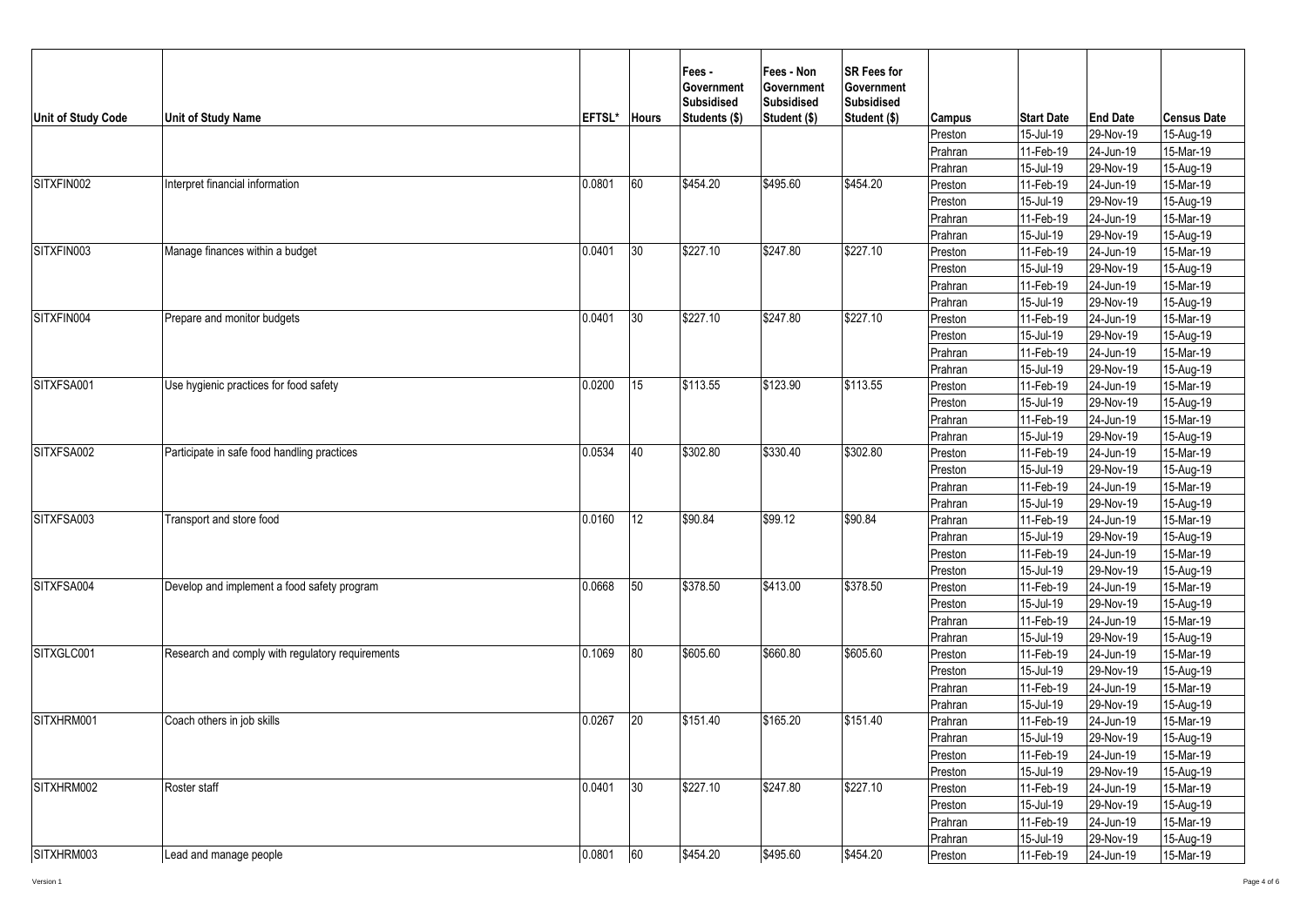| Unit of Study Code | <b>Unit of Study Name</b>                              | EFTSL* | <b>Hours</b>    | Fees -<br>Government<br><b>Subsidised</b><br>Students (\$) | Fees - Non<br><b>Government</b><br><b>Subsidised</b><br>Student (\$) | <b>SR Fees for</b><br><b>Government</b><br><b>Subsidised</b><br>Student (\$) | Campus  | <b>Start Date</b> | <b>End Date</b>                                                                                                                                                                                                                                                                                                                                                                                                                           | <b>Census Date</b> |
|--------------------|--------------------------------------------------------|--------|-----------------|------------------------------------------------------------|----------------------------------------------------------------------|------------------------------------------------------------------------------|---------|-------------------|-------------------------------------------------------------------------------------------------------------------------------------------------------------------------------------------------------------------------------------------------------------------------------------------------------------------------------------------------------------------------------------------------------------------------------------------|--------------------|
|                    |                                                        |        |                 |                                                            |                                                                      |                                                                              | Preston | 15-Jul-19         | 29-Nov-19                                                                                                                                                                                                                                                                                                                                                                                                                                 | 15-Aug-19          |
|                    |                                                        |        |                 |                                                            |                                                                      |                                                                              | Prahran | 11-Feb-19         | 24-Jun-19                                                                                                                                                                                                                                                                                                                                                                                                                                 | 15-Mar-19          |
|                    |                                                        |        |                 |                                                            |                                                                      |                                                                              | Prahran | 15-Jul-19         | 29-Nov-19                                                                                                                                                                                                                                                                                                                                                                                                                                 | 15-Aug-19          |
| SITXHRM004         | Recruit, select and induct staff                       | 0.0801 | 60              | \$454.20                                                   | \$495.60                                                             | \$454.20                                                                     | Prahran | 11-Feb-19         | 24-Jun-19                                                                                                                                                                                                                                                                                                                                                                                                                                 | $15-Mar-19$        |
|                    |                                                        |        |                 |                                                            |                                                                      |                                                                              | Prahran | 15-Jul-19         |                                                                                                                                                                                                                                                                                                                                                                                                                                           | 15-Aug-19          |
|                    |                                                        |        |                 |                                                            |                                                                      |                                                                              | Preston | 11-Feb-19         |                                                                                                                                                                                                                                                                                                                                                                                                                                           | 15-Mar-19          |
|                    |                                                        |        |                 |                                                            |                                                                      |                                                                              | Preston | 15-Jul-19         |                                                                                                                                                                                                                                                                                                                                                                                                                                           | 15-Aug-19          |
| SITXHRM006         | Monitor staff performance                              | 0.0668 | 50              | \$378.50                                                   | \$413.00                                                             | \$378.50                                                                     | Preston | 11-Feb-19         |                                                                                                                                                                                                                                                                                                                                                                                                                                           | 15-Mar-19          |
|                    |                                                        |        |                 |                                                            |                                                                      |                                                                              | Preston | 15-Jul-19         | 29-Nov-19<br>24-Jun-19<br>29-Nov-19<br>24-Jun-19<br>29-Nov-19<br>24-Jun-19<br>29-Nov-19<br>24-Jun-19<br>29-Nov-19<br>24-Jun-19<br>29-Nov-19<br>24-Jun-19<br>29-Nov-19<br>24-Jun-19<br>29-Nov-19<br>24-Jun-19<br>29-Nov-19<br>24-Jun-19<br>29-Nov-19<br>24-Jun-19<br>29-Nov-19<br>24-Jun-19<br>29-Nov-19<br>24-Jun-19<br>29-Nov-19<br>24-Jun-19<br>29-Nov-19<br>24-Jun-19<br>29-Nov-19<br>24-Jun-19<br>29-Nov-19<br>24-Jun-19<br>29-Nov-19 | 15-Aug-19          |
|                    |                                                        |        |                 |                                                            |                                                                      |                                                                              | Prahran | 11-Feb-19         |                                                                                                                                                                                                                                                                                                                                                                                                                                           | 15-Mar-19          |
|                    |                                                        |        |                 |                                                            |                                                                      |                                                                              | Prahran | 15-Jul-19         |                                                                                                                                                                                                                                                                                                                                                                                                                                           | 15-Aug-19          |
| SITXINV002         | Maintain the quality of perishable items               | 0.0134 | 10 <sup>°</sup> | \$75.70                                                    | \$82.60                                                              | \$75.70                                                                      | Preston | 11-Feb-19         |                                                                                                                                                                                                                                                                                                                                                                                                                                           | 15-Mar-19          |
|                    |                                                        |        |                 |                                                            |                                                                      |                                                                              | Preston | 15-Jul-19         |                                                                                                                                                                                                                                                                                                                                                                                                                                           | 15-Aug-19          |
|                    |                                                        |        |                 |                                                            |                                                                      |                                                                              | Prahran | 11-Feb-19         |                                                                                                                                                                                                                                                                                                                                                                                                                                           | 15-Mar-19          |
|                    |                                                        |        |                 |                                                            |                                                                      |                                                                              | Prahran | 15-Jul-19         |                                                                                                                                                                                                                                                                                                                                                                                                                                           | $15-Aug-19$        |
| SITXINV003         | Purchase goods                                         | 0.0401 | 30              | \$227.10                                                   | \$247.80                                                             | \$227.10                                                                     | Prahran | 11-Feb-19         |                                                                                                                                                                                                                                                                                                                                                                                                                                           | $15-Mar-19$        |
|                    |                                                        |        |                 |                                                            |                                                                      |                                                                              | Prahran | 15-Jul-19         |                                                                                                                                                                                                                                                                                                                                                                                                                                           | 15-Aug-19          |
|                    |                                                        |        |                 |                                                            |                                                                      |                                                                              | Preston | 11-Feb-19         |                                                                                                                                                                                                                                                                                                                                                                                                                                           | 15-Mar-19          |
|                    |                                                        |        |                 |                                                            |                                                                      |                                                                              | Preston | 15-Jul-19         |                                                                                                                                                                                                                                                                                                                                                                                                                                           | 15-Aug-19          |
| SITXINV004         | Control stock                                          | 0.0334 | 25              | \$189.25                                                   | \$206.50                                                             | \$189.25                                                                     | Preston | 11-Feb-19         |                                                                                                                                                                                                                                                                                                                                                                                                                                           | 15-Mar-19          |
|                    |                                                        |        |                 |                                                            |                                                                      |                                                                              | Preston | 15-Jul-19         |                                                                                                                                                                                                                                                                                                                                                                                                                                           | 15-Aug-19          |
|                    |                                                        |        |                 |                                                            |                                                                      |                                                                              | Prahran | 11-Feb-19         |                                                                                                                                                                                                                                                                                                                                                                                                                                           | 15-Mar-19          |
|                    |                                                        |        |                 |                                                            |                                                                      |                                                                              | Prahran | 15-Jul-19         |                                                                                                                                                                                                                                                                                                                                                                                                                                           | 15-Aug-19          |
| SITXMGT001         | Monitor work operations                                | 0.0267 | 20              | \$151.40                                                   | \$165.20                                                             | \$151.40                                                                     | Preston | 11-Feb-19         |                                                                                                                                                                                                                                                                                                                                                                                                                                           | $15-Mar-19$        |
|                    |                                                        |        |                 |                                                            |                                                                      |                                                                              | Preston | 15-Jul-19         |                                                                                                                                                                                                                                                                                                                                                                                                                                           | $15-Aug-19$        |
|                    |                                                        |        |                 |                                                            |                                                                      |                                                                              | Prahran | 11-Feb-19         |                                                                                                                                                                                                                                                                                                                                                                                                                                           | 15-Mar-19          |
|                    |                                                        |        |                 |                                                            |                                                                      |                                                                              | Prahran | 15-Jul-19         |                                                                                                                                                                                                                                                                                                                                                                                                                                           | 15-Aug-19          |
| SITXMGT002         | Establish and conduct business relationships           | 0.0801 | 60              | \$454.20                                                   | \$495.60                                                             | \$454.20                                                                     | Prahran | 11-Feb-19         |                                                                                                                                                                                                                                                                                                                                                                                                                                           | 15-Mar-19          |
|                    |                                                        |        |                 |                                                            |                                                                      |                                                                              | Prahran | 15-Jul-19         |                                                                                                                                                                                                                                                                                                                                                                                                                                           | 15-Aug-19          |
|                    |                                                        |        |                 |                                                            |                                                                      |                                                                              | Preston | 11-Feb-19         |                                                                                                                                                                                                                                                                                                                                                                                                                                           | 15-Mar-19          |
|                    |                                                        |        |                 |                                                            |                                                                      |                                                                              | Preston | 15-Jul-19         |                                                                                                                                                                                                                                                                                                                                                                                                                                           | 15-Aug-19          |
| SITXMPR007         | Develop and implement marketing strategies             | 0.1069 | 80              | \$605.60                                                   | \$660.80                                                             | \$605.60                                                                     | Preston | 11-Feb-19         |                                                                                                                                                                                                                                                                                                                                                                                                                                           | 15-Mar-19          |
|                    |                                                        |        |                 |                                                            |                                                                      |                                                                              | Preston | 15-Jul-19         |                                                                                                                                                                                                                                                                                                                                                                                                                                           | 15-Aug-19          |
|                    |                                                        |        |                 |                                                            |                                                                      |                                                                              | Prahran | 11-Feb-19         |                                                                                                                                                                                                                                                                                                                                                                                                                                           | 15-Mar-19          |
|                    |                                                        |        |                 |                                                            |                                                                      |                                                                              | Prahran | 15-Jul-19         |                                                                                                                                                                                                                                                                                                                                                                                                                                           | 15-Aug-19          |
| SITXWHS001         | Participate in safe work practices                     | 0.0160 | 12              | \$90.84                                                    | \$99.12                                                              | \$90.84                                                                      | Preston | 11-Feb-19         |                                                                                                                                                                                                                                                                                                                                                                                                                                           | 15-Mar-19          |
|                    |                                                        |        |                 |                                                            |                                                                      |                                                                              | Preston | 15-Jul-19         |                                                                                                                                                                                                                                                                                                                                                                                                                                           | 15-Aug-19          |
|                    |                                                        |        |                 |                                                            |                                                                      |                                                                              | Prahran | 11-Feb-19         | 24-Jun-19                                                                                                                                                                                                                                                                                                                                                                                                                                 | 15-Mar-19          |
|                    |                                                        |        |                 |                                                            |                                                                      |                                                                              | Prahran | 15-Jul-19         | 29-Nov-19                                                                                                                                                                                                                                                                                                                                                                                                                                 | 15-Aug-19          |
| SITXWHS002         | Identify hazards, assess and control safety risks      | 0.0401 | 30              | \$227.10                                                   | \$247.80                                                             | \$227.10                                                                     | Prahran | $11-Feb-19$       | 24-Jun-19                                                                                                                                                                                                                                                                                                                                                                                                                                 | 15-Mar-19          |
|                    |                                                        |        |                 |                                                            |                                                                      |                                                                              | Prahran | 15-Jul-19         | 29-Nov-19                                                                                                                                                                                                                                                                                                                                                                                                                                 | 15-Aug-19          |
|                    |                                                        |        |                 |                                                            |                                                                      |                                                                              | Preston | 11-Feb-19         | 24-Jun-19                                                                                                                                                                                                                                                                                                                                                                                                                                 | 15-Mar-19          |
|                    |                                                        |        |                 |                                                            |                                                                      |                                                                              | Preston | 15-Jul-19         | 29-Nov-19                                                                                                                                                                                                                                                                                                                                                                                                                                 | 15-Aug-19          |
| SITXWHS003         | Implement and monitor work health and safety practices | 0.0401 | 30              | \$227.10                                                   | \$247.80                                                             | \$227.10                                                                     | Preston | 11-Feb-19         | 24-Jun-19                                                                                                                                                                                                                                                                                                                                                                                                                                 | 15-Mar-19          |